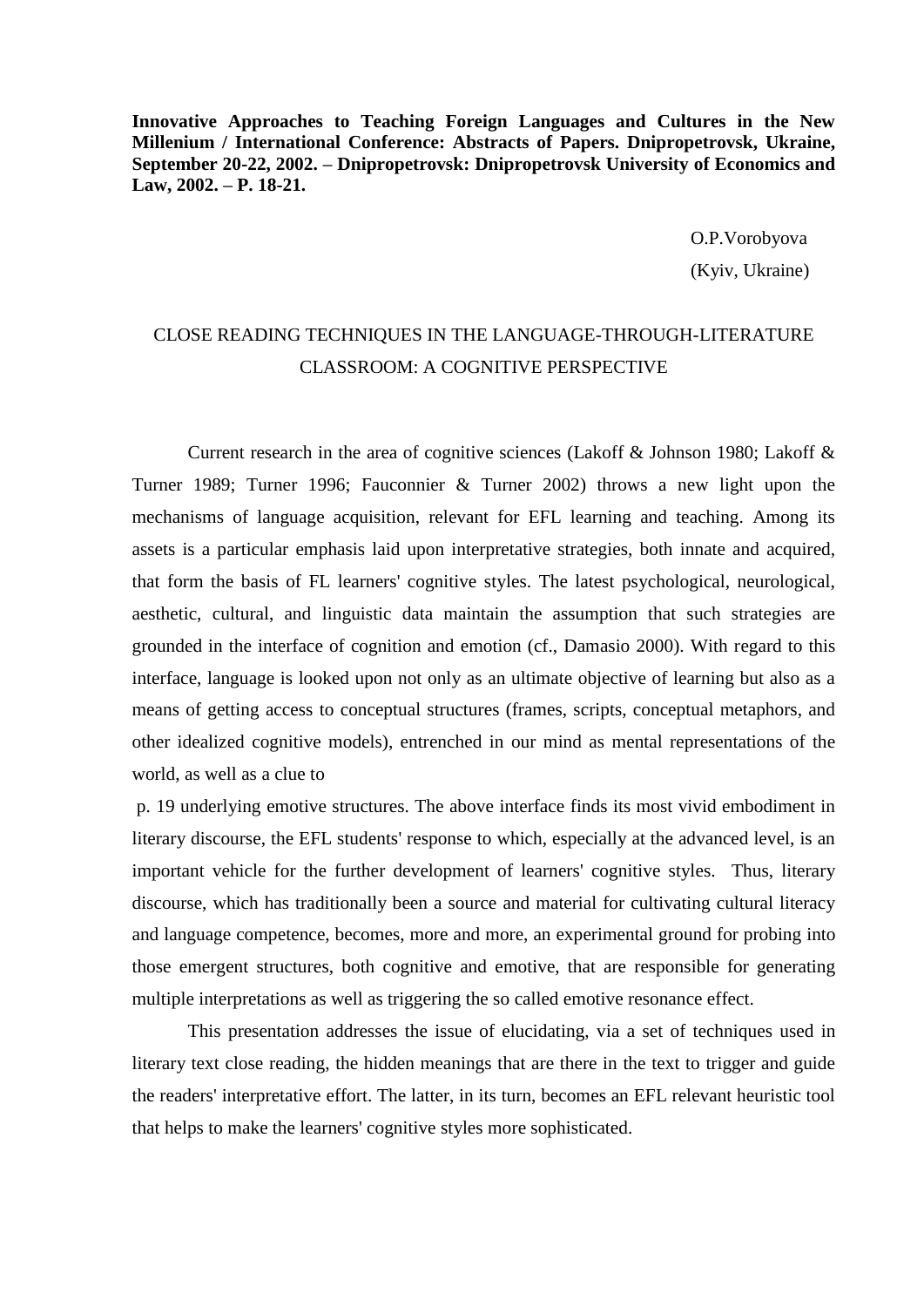The paper presents a case study of Virginia Woolf's short story "A Haunted House" (Woolf 1972: 3-5) where constantly changing points-of-view and other double entrendres turn the narrative into a most ambiguous one. Traditionally, ambiguity has been viewed as a verbal phenomenon to which there is more than one potential meaning and which contains a variety of clues that point to different possibilities of interpretation. Ambiguity exists in varying degrees (from obscurity to indistinctness, indeterminacy, or indiscretion), along a sliding scale (from statements that are never explained and can never be explained – to those the reader can infer explanations for – to those that are eventually explained) (Darian 2001: 42), thus serving the initial impulse for the readers' dialogical response to a literary text (Vorobyova 1996: 165). Our claim is that ambiguity has not only a verbal dimension but also a latent cognitive one, which can be made accessible through applying to literary texture close reading techniques (cf., Mezei 1996: 2).

The analysis starts with identifying textual ambiguity sites, which vary from pronoun shifts (*Whatever hour you woke - But it wasn't that you woke us - one might say - …- My hands were empty,* etc.) to cross-referential ambiguity (*left it - "It's upstairs" - looking for it - …- they had found it - "Oh, was that the buried treasure?"*) to referential ambiguity (*spread about the floor, hung upon the walls, pendant from the ceiling - what? - "The treasure buried"*) to predicative ambiguity (*Death was the glass*), and to location ambiguity (*So fine, so rare, coolly sunk beneath the surface he beam I sought always burnt behind the glass*).

It further proceeds with construing conceptual metaphor clusters that are grouped around the notions of *life* (LIFE IS LIGHT, BIRTH TO

p. 20 LIFE IS AWAKENING, etc.), *death* (DEATH IS DARKNESS, DEATH IS SLEEP, etc.), and *love* (LOVE IS AWAKENING FROM SLEEP, LOVE IS A TREASURE, etc.). This stage of analysis is followed by tracing discourse dynamics of mental spaces (Fauconnier & Turner 2002: 279-295), with *emptiness* and *light* as focalization points, and building the dominant conceptual integration network (rooted in **Passive-into-active state transformation** frame) (cf., Grady, et al. 1999: 105), which jointly give rise to the key conceptual metaphor of the short story: LOVE IS A LIGHT WITHIN THAT CONQUERS DEATH.

Disentangling the web of mental spaces that are joined, within the global mental space of *Waking dream*, by shifted-pronouns connectors indicating the oscillation of in-space and beyond-space vantages, sensory connectors pointing to auditory/visual/tactile synaesthesia as well as light/shadow and sporadic temperature fluctuations, relies upon the technique of building respective isotopic (*house, world,* and *body*; *sound, low or loud, temperature, low or*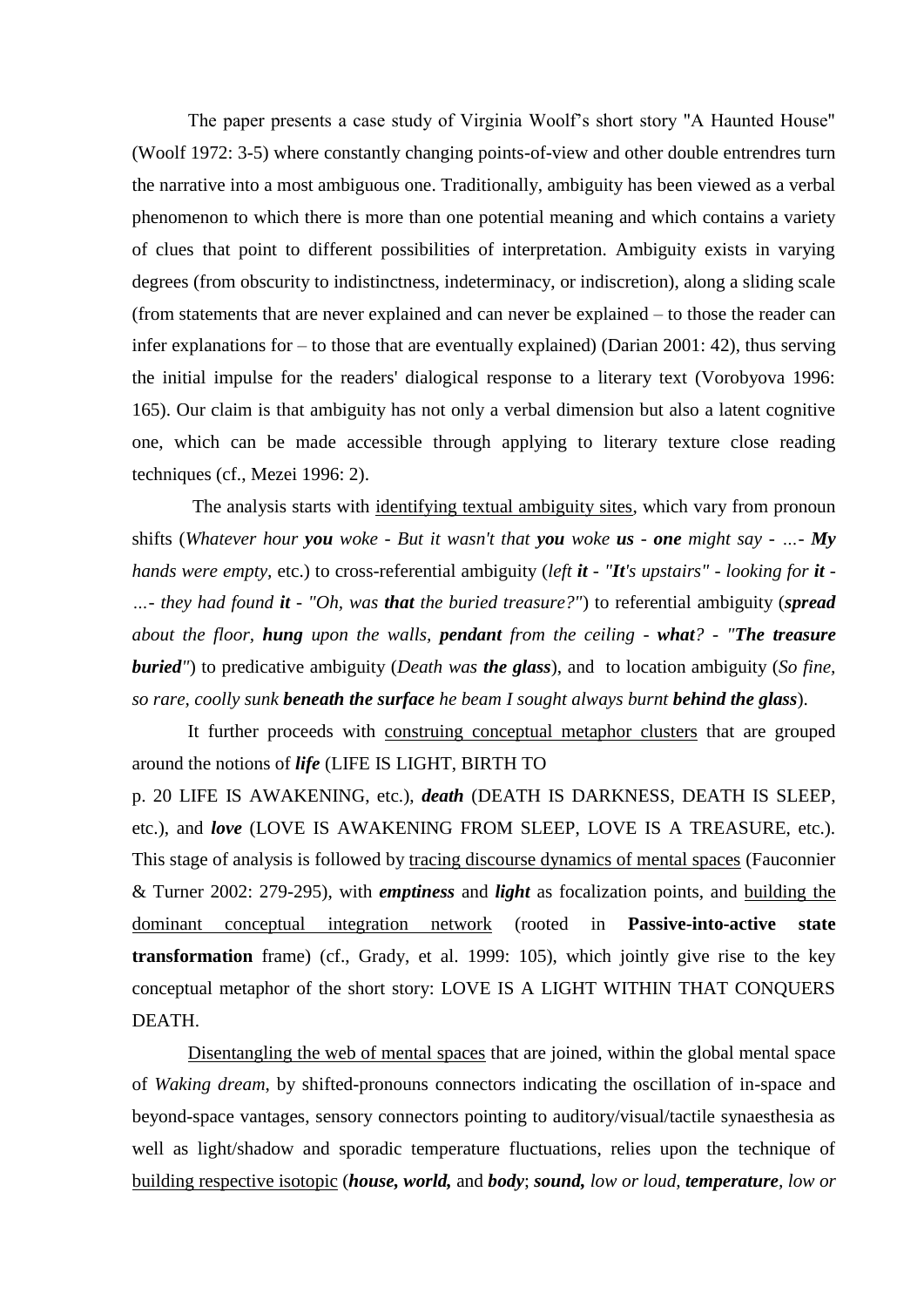*high,* and *light, weak or intense*) configurations of thematically bound words. These configurations, being further computed and presented in a diagram format, show that the linguistic profile of the in-text emotional resonance effect emerges mainly as an auditory image, the text 'cardiogram', triggered by the lexical, semantic, phonosemantic and syntactic means that result in a dominant crescendo beat (*the pulse of the house beat softly – gladly – gently – proudly – wildly – cry*) of the ultimate insight: "… buried treasure? The light in the heart".

Bringing cognitive implications into the language-through-literature classroom does not only help to cultivate the EFL learners' feeling for language and their literary competence, through textual challenges they have to cope with, but also gives them access to universal as well as national specific conceptual structures we live by and understand the world by, through developing their ability to change and modify prototypical interpretative strategies and tactics of literary text analysis. Effective use of close reading techniques, suggested in this paper, might bring home to your EFL students a better realization of both the way we think and the way we feel.

## **References**

Darian, Steven (2001). *Techniques in Creative Writing*.

Damasio, Antonio R. (2000). *Descartes' Error: Emotion, Reason, and the Human Brain*, New York: Quill.

Fauconnier, Gilles & Mark Turner (2002). *The Way We Think: Conceptual Blending*  p. 21 *and the Mind's Hidden Complexities*, New York: Basic Books.

Grady, Joseph E., Todd Oakley & Seana Coulson (1999). Blending and metaphor, in Gibbs, Raymond W., Jr. & Gerard J.Steen (eds.), *Metaphor in Cognitive Linguistics*, Amsterdam; Philadelphia: John Benjamins Publ. Co., p. 101-124.

Lakoff, George & Mark Johnson (1980). *Metaphors We Live By*, Chicago; London: The University of Chicago Press.

Lakoff, George & Mark Turner (1989). *More than Cool Reason: A Field Guide to Poetic Metaphor*, Chicago; London: The University of Chicago Press.

Mezei, Kathy (1996). Introduction, in Mezei, Kathy (ed.), *Ambiguous Discourse: Feminist Narratology and British Women Writers,* Chapel Hill; London: The University of North Carolina Press, p. 1-20.

Turner, Mark (1996). *The Literary Mind: The Origins of Thought and Language*, New York; Oxford: Oxford University Press.